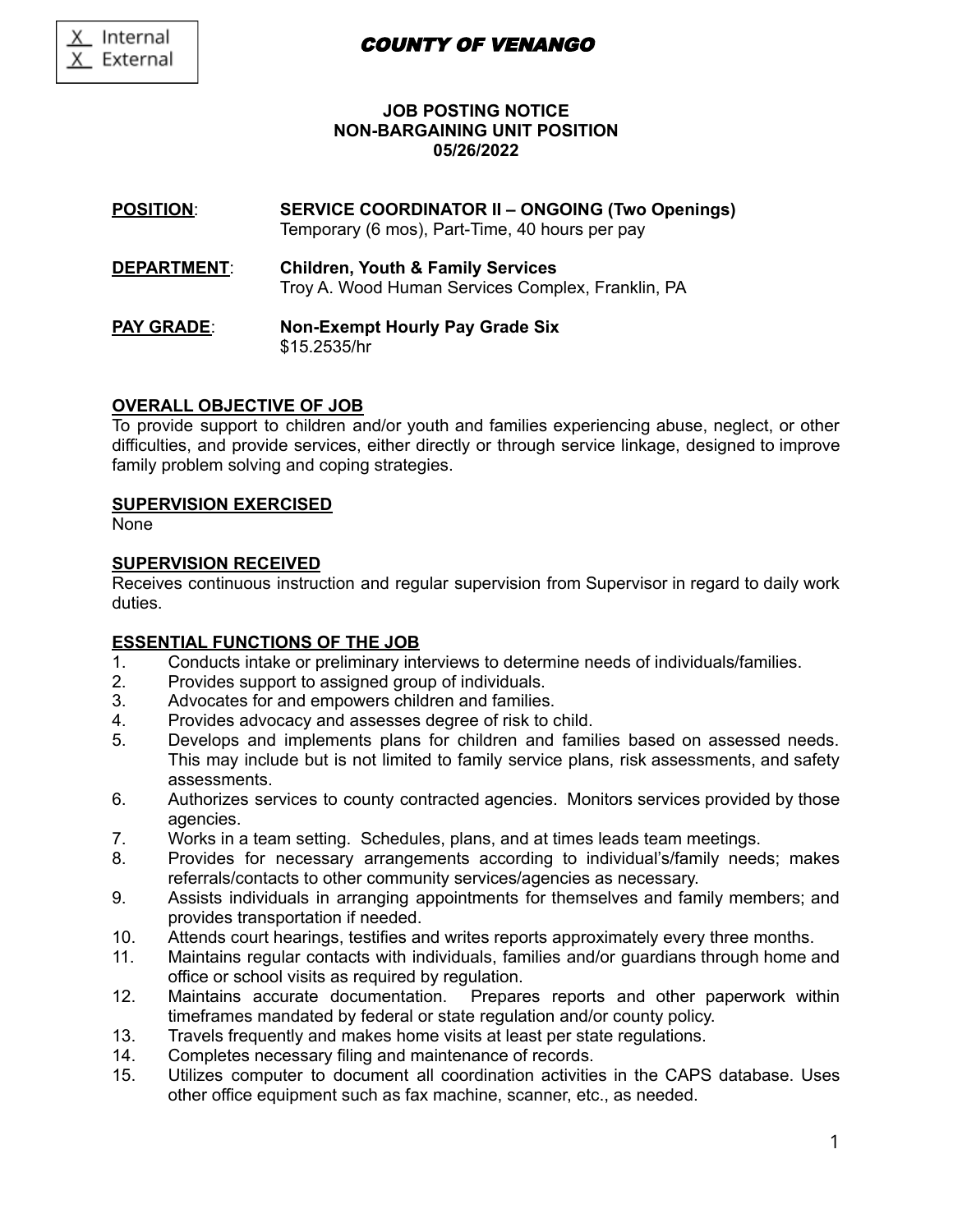X Internal External X

# COUNTY OF VENANGO

# **OTHER DUTIES OF THE JOB**

- 1. Attends staffing, training and other meetings as required.
- 2. Attends certification trainings as required under Act 151 of the Child Protective Services Law, Title 23 PA, C.S. and Chapter 6.
- 3. Performs other job-related work as required.

## **REQUIRED KNOWLEDGE, SKILLS AND ABILITIES**

- 1. Must be able to speak and understand the English language in an understandable manner in order to carry out essential job duties.
- 2. Must possess effective communication and interpersonal skills.
- 3. Must possess initiative and problem-solving skills.
- 4. Must possess ability to function independently, have flexibility and the ability to work effectively with individuals, families, co-workers and others.
- 5. Must possess ability to maintain confidentiality in regard to consumer information and records.
- 6. Must possess the ability to make independent decisions when circumstances warrant such action.
- 7. Must possess the technical knowledge of operating personal computers and other office equipment.
- 8. Must possess a valid Pennsylvania Driver's License and daily access to reliable transportation. Travel will be throughout the county to complete assessments, monitor conditions, and provide interventions in the individual's homes within the county.
- 9. Must understand and comply with all mandatory reporting requirements of CYS.
- 10. Must possess the principles and practices used in social service work, and the ability to apply those principles and practices within the scope of the position.
- 11. Must possess knowledge of social, economic and health problems and resources and be able to interact effectively with said resources on the individual's behalf.
- 12. Must possess the ability to conduct thorough, complete assessments using prescribed instruments and to determine the most appropriate, least restrictive level of care needed.
- 13. Must possess ability to plan and organize work and prepare adequate records and reports.
- 14. Must possess ability to practice organizational and stress management skills and to practice use of good judgment.
- 15. Must possess the ability to deliver and evaluate appropriate services to consumers and to monitor the effectiveness of such services.
- 16. Must possess some technical knowledge of operating personal computers and related software, or ability to learn and operate with reasonable accuracy and speed.
- 17. Must possess ability to interpret regulations, policies and procedures, and apply them accordingly.
- 18. Must possess the ability to work with persons who have physical, mental, or emotional disabilities, who are economically disadvantaged and may be involved in the court system, and advocate on their behalf.
- 19. Must be able to interact effectively with internal agency staff, state department staff, counselors, foster parents, provider agencies, attorneys, and court.
- 20. Must possess ability to make accurate observations and documentation of same in regard to each individual's needs and make determinations of risk assessment.
- 21. Must possess some knowledge of child development and the ability to conduct assessments and investigations.
- 22. Must possess ability to provide structured and unstructured life skills instructions and guidance to clients as needed.
- 23. Must be able and willing to learn about the juvenile court system as it relates to child services and apply that knowledge to essential job duties.